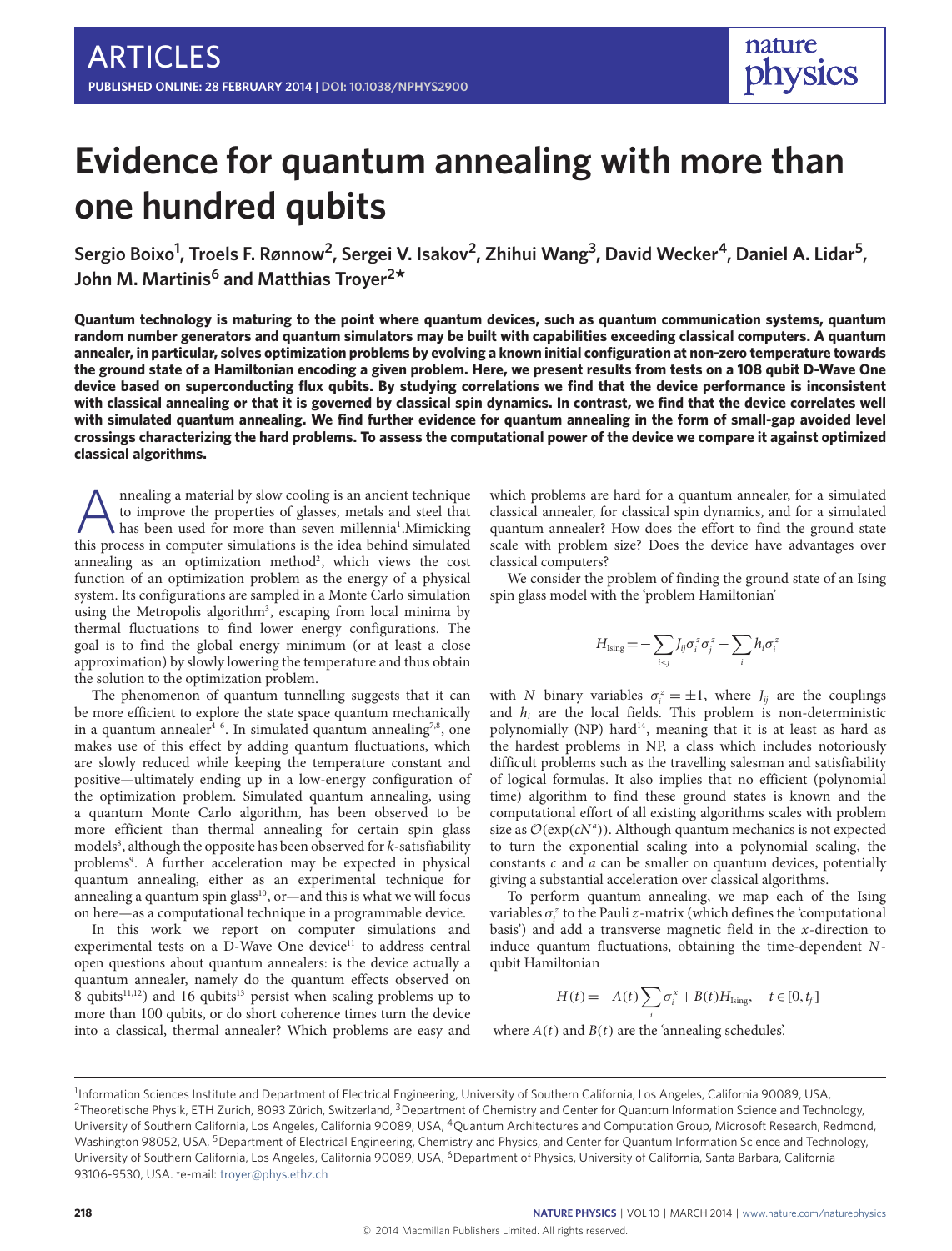

**Figure 1 | Success probability distributions.** Shown are histograms of the success probabilities of finding the ground states for *N*=108 qubits and 1000 different spin glass instances. We find similar bimodal distributions for the D-Wave results (DW, a) and the simulated quantum annealer (SQA, b), and somewhat similar distributions for spin dynamics (SD, **d**). The unimodal distribution for the simulated annealer (SA, **c**) does not match. Error bars indicate 1σ statistical errors, but do not include systematic errors due to uncertainties in the annealing schedule and calibration errors of the D-Wave device.

Quantum annealing at positive temperature T starts in the limit of a strong transverse field and weak problem Hamiltonian,  $A(0) \gg \max(k_B T, B(0))$ , with the system state close to the ground state of the transverse field term, the equal superposition state (in the computational basis) of all  $N$  qubits. Monotonically decreasing  $A(t)$ and increasing  $B(t)$ , the system evolves towards the ground state of the problem Hamiltonian, with  $B(t_f) \gg A(t_f)$ .

Unlike adiabatic quantum computing<sup>[15](#page-5-13)</sup>, which has a similar schedule but assumes fully coherent adiabatic ground state evolution at zero temperature, quantum annealing<sup>[4](#page-5-3)-6[,10](#page-5-8)</sup> is a positive temperature method involving an open quantum system coupled to a thermal bath. Nevertheless, one expects that, similar to adiabatic quantum computing, small gaps to excited states may thwart finding the ground state. In hard optimization problems, the smallest gaps of avoided level crossings have been found to close exponentially fast with increasing problem size $16-18$  $16-18$ , suggesting an exponential scaling of the required annealing time  $t_f$  with problem size  $N$ .

### **Results**

We performed our tests on a D-Wave One device, comprised of superconducting flux qubits with programmable couplings (see Methods). Of the 128 qubits on the device, 108 were fully functioning and were used in our tests. The 'chimera' connectivity graph of these qubits is shown in Supplementary Fig. 1. Instead of trying to map a specific optimization problem to the connectivity graph of the chip<sup>[19,](#page-5-16)[20](#page-6-0)</sup>, we chose random spin glass problems that can be directly realized. For each coupler  $J_{ij}$  in the device we randomly assigned a value of either  $+1$  or  $-1$ , giving rise to a rough energy landscape. Local fields  $h_i \neq 0$  give a bias to individual spins, tending to make the problem easier to solve for annealers. We thus set all  $h_i = 0$  for most data shown here and provide data with local fields in the Supplementary Methods. We performed tests for problems of sizes ranging from  $N = 8$  to  $N = 108$ . For each problem size N, we selected 1,000 different instances by choosing 1,000 sets of different random couplings  $J_{ii} = \pm 1$  (and for some of the data also random

<span id="page-1-0"></span>fields  $h_i = \pm 1$ ). For each of these instances, we performed  $M = 1,000$ annealing runs and determined whether the system reached the ground state.

Our strategy is to discover the operating mechanism of the D-Wave device (DW) by comparing the performance of the device on many instances to three models: simulated classical annealing (SA), simulated quantum annealing (SQA) and classical spin dynamics (SD). All three models are described in detail in the Supplementary Information. We gain insight into the workings of the device by investigating the success probabilities of finding ground states for different instances, and by studying the correlations in these success probabilities between the D-Wave device and the models.

To start, we counted for each instance the number of runs  $M_{GS}$ in which the ground state was reached, to determine the success probability as  $s = M_{GS}/M$ . Plots of the distribution of s over many different instances are shown in Fig. [1,](#page-1-0) where we see that the DW results match well with SQA, moderately with SD, and poorly with SA. We find a unimodal distribution for the simulated annealer model for all schedules, temperatures and annealing times we tried, with a peak position that moves to the right as one increases  $t_f$ (see Supplementary Methods). In contrast, the D-Wave device, the simulated quantum annealer and the spin dynamics model exhibit a bimodal distribution, with a clear split into easy and hard instances. Moderately increasing  $t_f$  in the simulated quantum annealer makes the bimodal distribution more pronounced, as does lowering the temperature (see Supplementary Methods).

A much greater insight is obtained from Fig. [2,](#page-2-0) which plots the correlation of the success probabilities between the DW data and the other models. As a reference for the best correlations we may expect, we show in Fig. [2a](#page-2-0) the correlations between two different gauges of the same problem on the device (Methods and Supplementary Methods): as a result of calibration errors no better correlations than the device with itself can be expected. Figure [2b](#page-2-0) shows a scatter plot of the hardness of instances for the simulated quantum annealer and the D-Wave device for a single gauge. The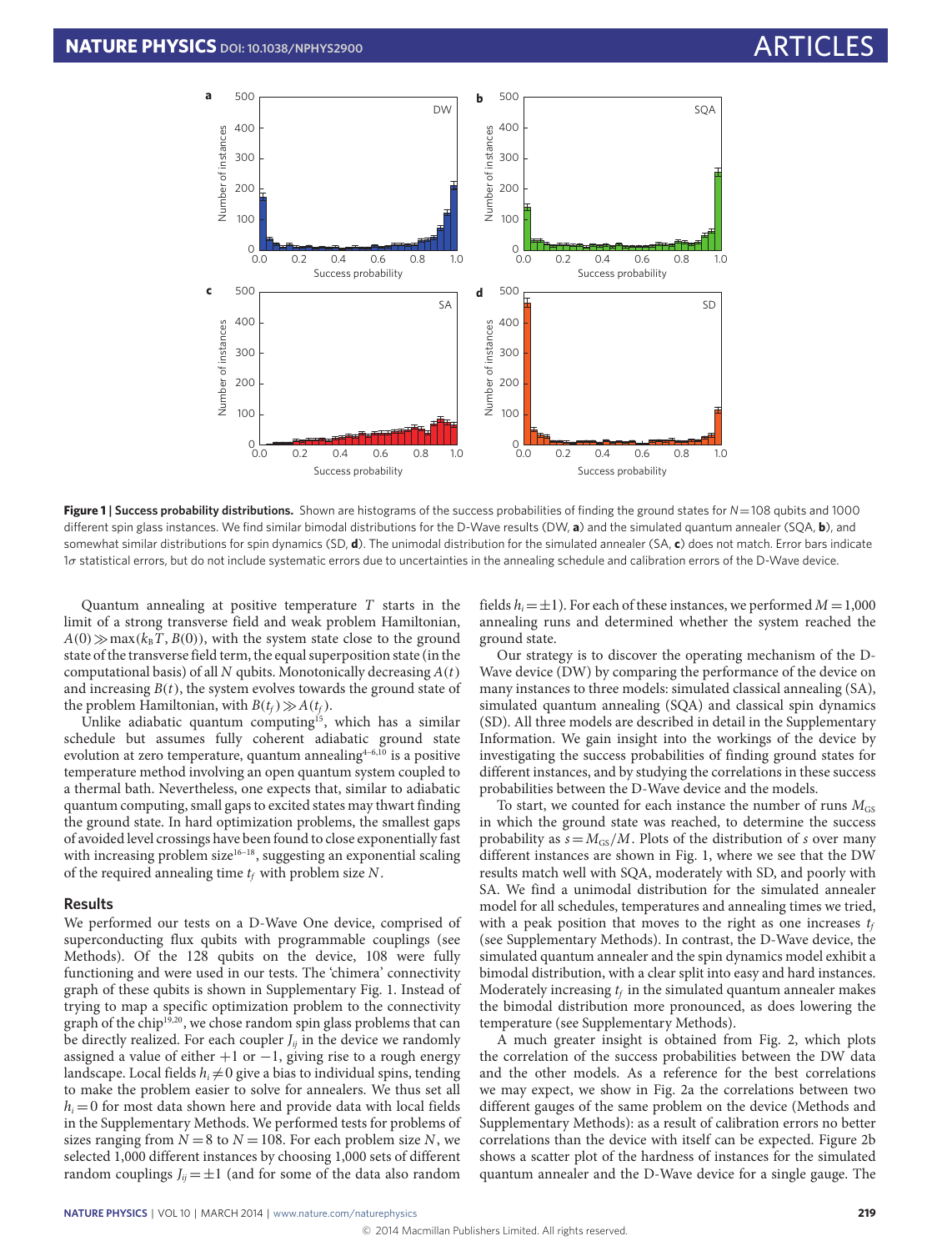

<span id="page-2-0"></span>**Figure 2** | Correlations. Scatter plots of correlations of the success probabilities  $p(s)$  for different methods compared against the D-Wave device (DW). The colour scale indicates the number of instances found in a pixel. The red lines indicate perfect correlation. **a**, Correlation of the D-Wave device with itself by choosing two different gauges. This data shows the baseline imperfections in the correlation due to calibration errors in the D-Wave device. **b**, Correlation of the D-Wave device with simulated quantum annealing (SQA) using the same annealing schedule as the D-Wave device. This correlation is nearly as good as in **a**, indicating that the two methods are well correlated. **c**,**d**, show the much poorer correlation of the D-Wave device with simulated annealing (SA) and classical spin dynamics (SD), respectively. The case of SA is most sensitive to the annealing time and we show data for 5,000 updates per spin. Correlation plots for different annealing schedules for SA are shown in the Supplementary Methods.

high density in the lower left corner (hard for both methods) and the upper right corner (easy for both methods) confirms the similarities between the D-Wave device and a simulated quantum annealer. The similarity to Fig. [2a](#page-2-0) suggests a strong correlation with SQA, to within calibration uncertainties. To quantify the degree of correlation we performed a variant of a  $\chi^2$ -test of the differences between the success probabilities s (Supplementary Methods for details). As expected we obtain a value of  $\chi^2/M \approx 1$  between two different gauges on the D-Wave device, as the gauge-to-gauge variation was used to determine the expected error on s on the device. The statistical test for Fig. [2b](#page-2-0) gives a value of  $\chi^2/M \approx 1.2$ , almost as good as the correlation of the D-Wave device with itself. Figure [2c](#page-2-0),d show the correlations with a simulated classical annealer (SA) and classical mean-field spin dynamics (SD), respectively. The correlations are weaker, as can be seen both visually and by a  $\chi^2$  test giving  $\chi^2/M > 2.24$  for SA and  $\chi^2/M \approx 9.5$  for SD. Some instances are easily solved by the classical mean-field dynamics, simulated annealing, simulated quantum annealing, and the device. However, as can be expected from inspection of their respective distributions in Fig. [1,](#page-1-0) there is no apparent correlation between the hard instances for the spin dynamics model and the success probability on the device, nor does there seem to be a correlation for instances of intermediate hardness, in contrast to the correlations seen in Fig. [2a](#page-2-0). Similarly, there are poor correlations with a classical spin dynamics model.

Owing to calibration errors of the device the correlation plots including those between two different gauges on the D-Wave device—show some anti-correlated instances in the lower right and upper left corner. To reduce these calibration errors we can average the success probabilities s on the device over eight gauge choices.

The resulting correlation plots in Fig. [3,](#page-3-0) show much improved correlations of the device with itself Fig. [3a](#page-3-0). These are again comparable to the correlations of SQA with the device (Fig. [3b](#page-3-0)). Simulated annealing (Fig. [3c](#page-3-0)) does not correlate as well and classical mean-field spin dynamics (Fig. [3d](#page-3-0)) again correlate poorly. A  $\chi^2$ analysis of this data, discussed in detail in the Supplementary Methods, confirms this visual impression.

We next provide evidence for the bimodality seen in Fig. [1](#page-1-0) being related to the device performing quantum annealing. Our first evidence comes from the simulated quantum annealer. When lowering the temperature, thermal updates are suppressed, quantum tunnelling dominates thermal barrier crossing, and we observe a stronger bimodality. In contrast, thermal effects become more important as we increase the temperature, and eventually the bimodality vanishes and correlations become weaker (Supplementary Methods). To provide further evidence we picked five hard and five easy instances, then performed extensive QMC simulations to estimate the spectral gap between the ground state and the first excited state using a method similar to that described in refs [21,](#page-6-1)[22.](#page-6-2) A representative result of one easy and one hard instance is shown in Fig. [4;](#page-3-1) results for the other instances are shown in the Supplementary Methods. For all instances, we found that the gap trivially closes around a ratio  $\Gamma = A(t)/B(t) \approx 2.3$  of transverse field to Ising coupling, related to a global  $Z_2$  spin inversion symmetry. The gap also closes towards the end of the schedule as  $\Gamma \rightarrow 0$ , when multiple states are expected to become degenerate ground states. Neither of these small gaps has a detrimental effect on finding the ground state, as even after choosing the wrong branch at these avoided level crossings (either by thermalization or diabatic transitions) the system still ends up in a ground state at the end of the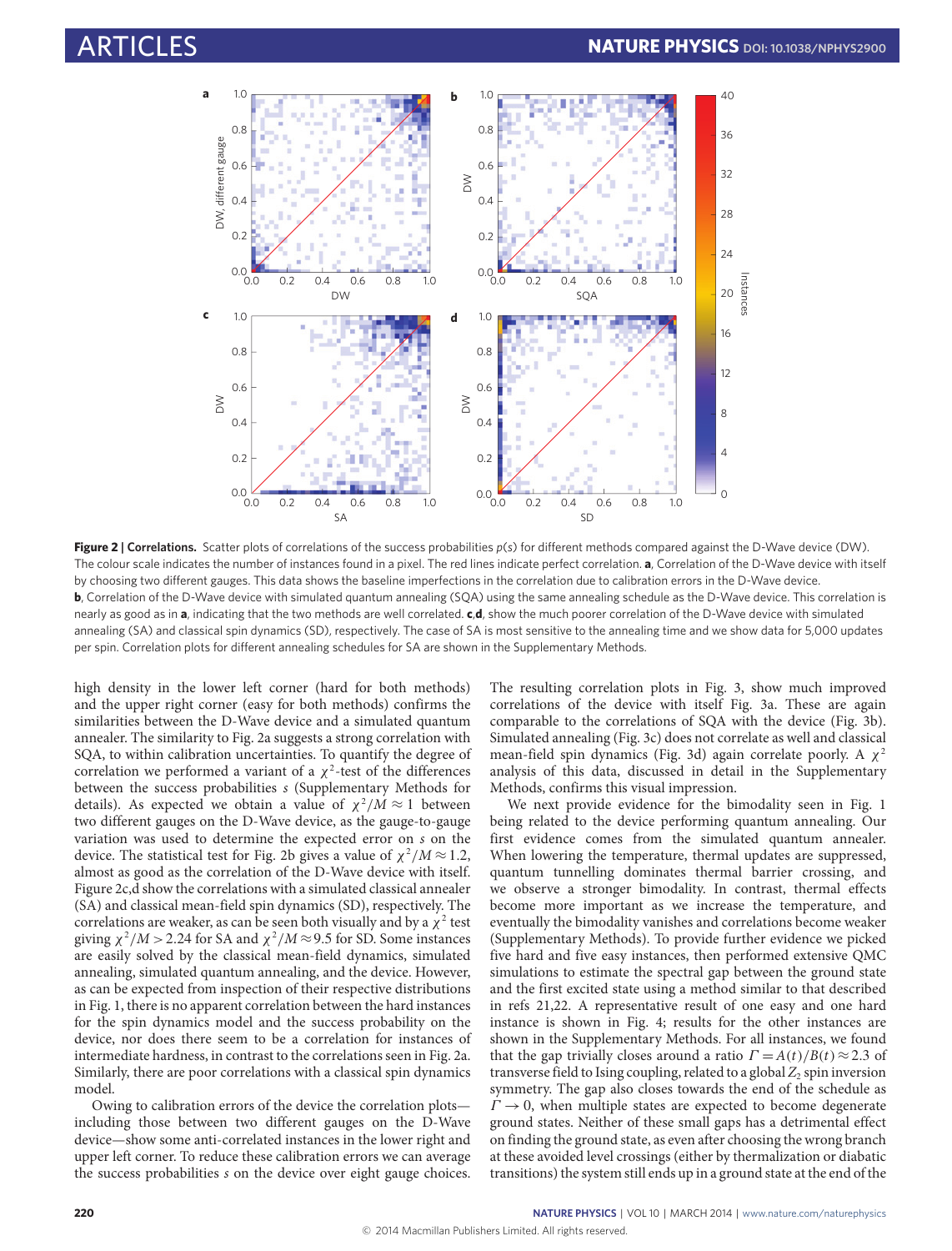

**Figure 3 | Correlations of gauge-averaged data.** Scatter plots of correlations of the success probabilities *p*(*s*) obtained after averaging the success probabilities over eight different gauges of each instance on the device. The colour scale indicates the number of instances found in a pixel. The red lines indicate perfect correlation. **a**, D-Wave device (DW) between two sets of eight different gauges. This data shows the baseline imperfections in the correlations due to calibration errors in the D-Wave device. **b**, Simulated quantum annealer (SQA) using a single transverse field and the D-Wave device, with the latter averaged over 16 random gauges. This correlation is nearly as good as in **a**, indicating good correlations between the two methods. **c**,**d**, Poorer correlations of simulated annealing (SA) and classical spin dynamics (SD) respectively.

<span id="page-3-0"></span>

**Figure 4 | Evolution of the lowest spectral gap.** Shown in blue are (upper bounds for) the gaps between the ground state and the lowest excited state (1) in units of the temperature for two typical spin glass instances of  $N=108$  spins as a function of the ratio of the transverse field to the coupling,  $\Gamma = A(t)/B(t)$ . 0 depends on the details of the annealing schedule and decreases as a function of time. Gaps for an 'easy' instance with success probability 98% (**a**) and for a 'hard' instance with success probability 8% (**b**). Errors bars indicate systematic uncertainties (for details see the Supplementary Methods).

annealing. The hard instances, however, typically have extra avoided level crossings with small gaps, as is seen at  $\Gamma \approx 0.5$  in Fig. [4b](#page-3-1). These extra avoided level crossings cause failures of the annealing due to transitions to higher energy states, thus making the problem 'hard'. An explanation of the origin of small gap avoided level crossings for the hardest instances is presented in the Supplementary Methods.

Investigating the excited states found by the device provides further confirmation for the 'hard' instances being due to avoided level crossings with small gaps. In Fig. [5](#page-4-0) we show a scatter plot of the mean Hamming distance of excited states versus success probability. The Hamming distance is the number of spins that need to be flipped to reach the closest ground state. We find that for the 'easy' instances the Hamming distance is typically small. The associated <span id="page-3-1"></span>spin flips are often due to thermal errors that can easily be corrected classically, as discussed in the Supplementary Methods. The 'hard' instances, on the other hand, typically result in excited states with a large Hamming distance. This means that in these cases the device typically finds local minima far away from ground states. Many spins would need to be flipped to reach a ground state, resulting in small tunnelling matrix elements between the state found and the true ground state, and thus small gap avoided level crossings<sup>[23](#page-6-3)</sup>.

Combining all these observations we have evidence that the device's performance is consistent with quantum annealing: unlike the classical annealer and classical spin dynamics, the simulated quantum annealer and the device split instances into hard and easy cases whose success probability is strongly and positively correlated.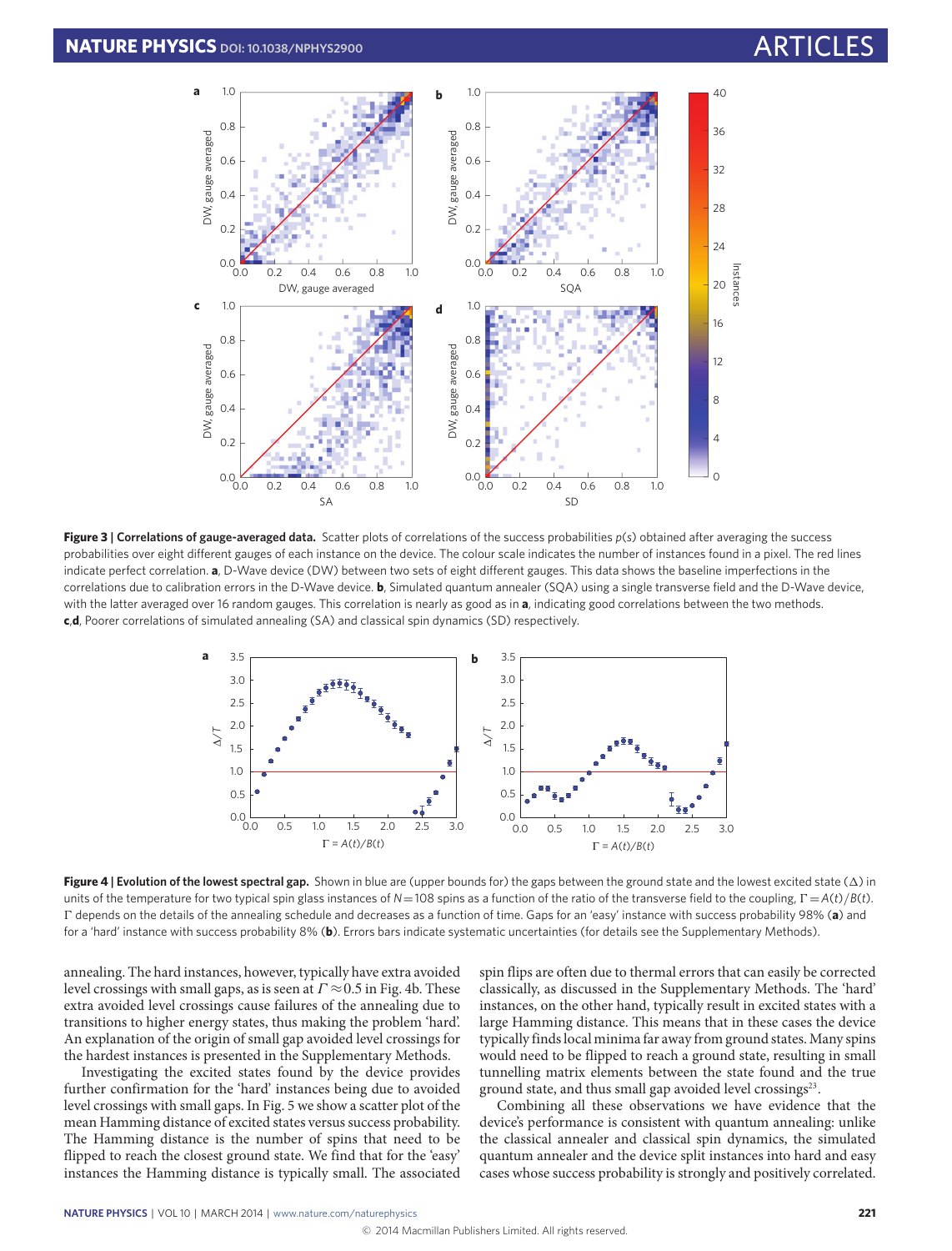

<span id="page-4-0"></span>**Figure 5 | Correlation of success probability and the Hamming distance from excited states to the nearest ground state.** A scatter plot of the correlation between the success probabilities for *N*=108 spin instances with local random fields, and the mean Hamming distance of excited states to the closest ground state for annealing runs where the device terminated in an excited state. Easy (hard) instances tend to have a small (large) Hamming distance. The colour scale indicates the number of instances found in a pixel.

The bimodality of the success probability distribution in the case of the device can be understood as having its origin in the transverse field quantum Ising model implemented by a quantum annealer, with the hard instances being such owing to small tunnelling matrix elements (and corresponding small gaps) resulting between rarely found ground states and easily found excited states during the evolution. However, our results do not rule out the possibility that there exists a classical model that is consistent with SQA, QA and the device's performance.

### **Scaling**

We finally investigate the scaling of the annealing effort with problem size  $N$  to try to answer the question of whether quantum effects help the device to solve the hard problems faster than SQA, SA or other classical algorithms. As a first reference we investigated four exact algorithms discussed in the Supplementary Methods. An exact version of belief propagation<sup>[24](#page-6-4)</sup> performed fastest, requiring around 60 ms for  $N = 128$  and 3 min for  $N = 512$  on 16 cores of an Intel Xeon CPU—comparable to previously reported values<sup>[25](#page-6-5)</sup>.

Intel Xeon CPU—comparable to previously reported values<sup>25</sup>.<br>Because the tree width of the chimera graph scales as  $\sqrt{N^{26}}$  $\sqrt{N^{26}}$  $\sqrt{N^{26}}$ , exact solvers making use  $\underline{\rm of}$  the graph structure scale asymptotically no worse than  $\exp(c\sqrt{N})$  and similar scaling is observed also for the simulated annealers discussed below.

For the D-Wave device (and the simulated annealers) we take into account only the intrinsic annealing time and not any overhead from programming the couplers and readout of the results. We calculate the total annealing time  $Rt_f$ , defined as the product of the annealing time  $t_f$  of one annealing run multiplied by the number of repetitions R needed to find the ground state at least once with 99% probability. From the success probability s of a given percentile we calculate the required number of repetitions  $R_p = \left\lceil \log(1 - p)/\log(1 - s) \right\rceil$ , with  $p=0.99$ .

In Fig. [6a](#page-4-1) we show the scaling of the typical (median) instance as well as various percentiles of hardness on the D-Wave device. The rapid increase of the higher percentiles is due to calibration issues that cause problems for a fraction of problem instances. Focusing on the median we see only a modest increase in total annealing time from 5 to 15µs, corresponding to three repetitions of the annealing.



<span id="page-4-1"></span>Figure 6 | Scaling with problem size. Scaling of the total effort to find the ground state with 99% probability for the D-Wave device (**a**), the simulated annealer (**b**) and the simulated quantum annealer (**c**). The individual lines show the scaling of the various percentiles, from the 1% easiest instances (0.01 percentile) to the 1% hardest instances (0.99 percentile). For the simulated annealers the vertical axis shows the total effort in number of spin updates for the simulated classical and quantum annealer. Arrows mark the number of spin updates that can be done in 1 ms or 1 s on the reference machines, as indicated. Error bars indicate  $1\sigma$  statistical errors obtained by a bootstrap analysis.

Although an extrapolation of the observed scaling is tempting, this will not yield the true asymptotic scaling. The reason is that the total annealing time depends sensitively on the choice of  $t_f$  and for the device the minimal time of  $t_f = 5 \,\mu s$  turns out to be suboptimal (Supplementary Methods).

For the simulated classical and quantum annealer, on the other hand, we can calculate the optimal annealing time and plot the scaling in Fig. [6b](#page-4-1) and c, respectively. The effort here is measured in the number of spin updates, defined as  $RNN_{\text{update}}$ , where  $N_{\text{update}}$ is the optimal number of updates per spin to minimize the total effort. Indicated by an arrow is the number of spin updates that can be performed in a millisecond on an 8-core Intel Xeon E5-2670 CPU and on an Nvidia K20X GPU. At  $N = 108$  this yields total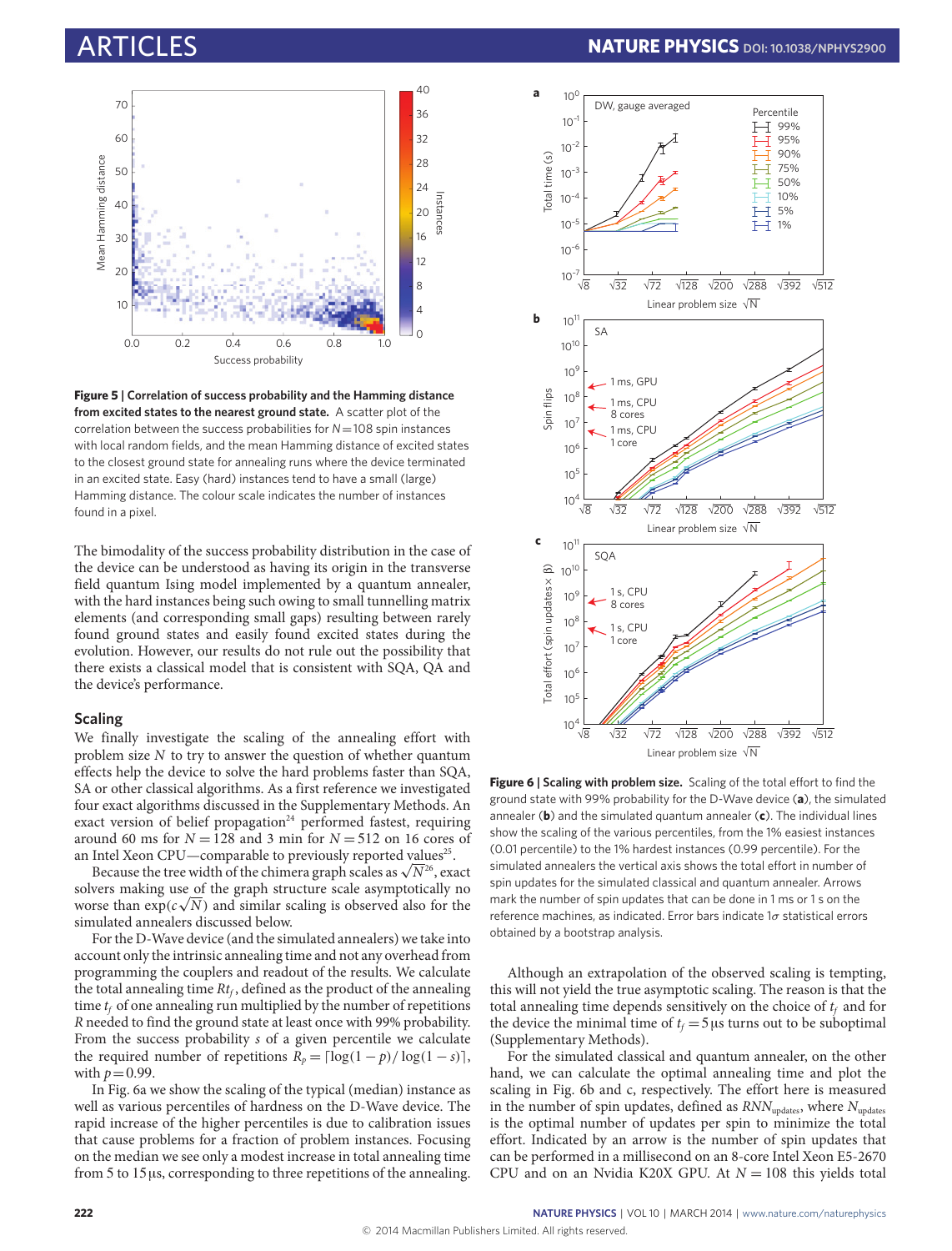annealing times of 4.3µs and 0.8µs respectively, slightly faster than the D-Wave device, whereas the simulated quantum annealer is substantially slower. Classical spin dynamics is not competitive (as we showed above, it suffers from an abundance of hard instances) and was not considered.

Increasing the problem size up to  $N = 512$  spins our simulated quantum annealer shows that the fraction of easy instances drops rapidly (Supplementary Methods); perhaps surprisingly,  $N = 200$ is still a 'small' problem. As a consequence, both the annealing time and number of repetitions need to be increased and the total effort grows exponentially both in the simulated quantum annealer and in the simulated classical annealer. We find an increase of the median effort by about three orders of magnitude when increasing the problem size from  $N = 108$  to  $N = 512$  spins. We note that even then the simulated annealer finds solutions in a few milliseconds, which is faster than the first benchmarks reported for a next-generation 512 qubit D-Wave device<sup>[25](#page-6-5)</sup>. We also observe that the simulated quantum annealer scales slightly worse than the simulated classical annealer for our problems. Investigating for which class of problems simulated quantum annealing is better than simulated classical annealing is an important open question to be addressed in future work.

Although for 108 spins a majority of optimization problems are still relatively easy, it will be possible to address the open question of quantum acceleration on future devices with more qubits, by comparing the scaling results of the simulated classical and quantum annealers (Supplementary Methods) to such devices. Going to even larger problem sizes we soon approach the limits of classical computers. Optimistically extrapolating, using the scaling observed in our simulations, the median time to find the best solution for our test problem using simulated annealing will increase from milliseconds for 512 variables to minutes for 2,048 variables, and months for 4,096 variables. It will be interesting to explore whether a quantum annealer might exhibit better scaling than classical algorithms for these problem sizes—and hence quantum acceleration—or whether it can be efficiently matched, or even surpassed by classical algorithms such as simulated annealing, simulated quantum annealing, mean-field approaches, or other algorithms that exploit the structure of the chimera graph.

After completion of this work we learned of recent results which indicate that both our DW and SQA data correlate well with a mean-field version of SQA (S. W. Shin, J. A. Smolin, G. Smith and U. Vazirani, personal communications).This suggests that although the device's performance is consistent with quantum annealing, it operates in a temperature regime where, for most random Ising spin glass instances, a quantum annealer may have an effective semiclassical description.

### **Methods**

**Quantum annealing** was performed on the D-Wave One Rainer chip installed at the Information Sciences Institute of the University of Southern California. The device has been described in extensive detail elsewhere<sup>[27](#page-6-7)-29</sup>. After programming the couplings, the device was cooled for 2.5 s, and then 1,000 annealing runs were performed using an annealing time of  $t_f = 5 \,\mu s$ . Annealing is performed at a temperature of 0.4 GHz, with an initial transverse field starting at  $A(0) \approx 5$  GHz, going to zero during the annealing, while the couplings and local fields are ramped up from near zero to about  $B(t_f) \approx 5$  GHz at the end of the schedule. Details of the schedule and results for longer annealing times are provided in the Supplementary Methods.

**Simulated annealing** was performed using the Metropolis algorithm with local spin flips with codes optimized for the ±1 couplings used as test problems. A total of  $N_{\text{update}}$  flips per spin were attempted, increasing the inverse temperature  $\beta = 1/k_B T$  linearly in time from 0.1 to 3.

**Simulated quantum annealing** is a quantum Monte Carlo algorithm following the same annealing schedule as a quantum annealer, but using Monte Carlo dynamics instead of unitary evolution of the quantum system. Simulations were performed in both discrete and continuous time path integral quantum Monte Carlo simulations, with cluster updates along the imaginary time direction to account for the transverse field, combined with Metropolis rejection sampling for the Ising interactions (see Supplementary Methods for details).

**The classical spin dynamics model** replaces the quantum spins by O(3) classical unit vectors  $M_i$ , where the sign of the  $z$ -component of each spin is the value of the Ising variable. The spins are propagated via the equations of motion ∂ $M_i/\partial t = H_i(t) \times M_i$ , where the time-dependent field  $H_i(t)$  acting on spin *i* is the sum of a decaying transverse field (along the  $x$  direction) and a growing coupling term (along the *z* direction):  $\mathbf{H}_i(t) \equiv (1 - t/t_f)h\hat{\mathbf{e}}_x - (t/t_f) \sum_j J_{ij}M_i^z \hat{\mathbf{e}}_z$ . The initial condition is to have all spins perturbed slightly from alignment along the  $x$ direction:  $\left(-\sqrt{1-\delta_i^2-\eta_i^2},\delta_i,\eta_i\right)$ , where  $|\delta_i|, |\eta_i| < 0.1$ .

**Gauge averaging** was performed on the device by using gauge symmetries to obtain a new model with the same spectrum. This was achieved by picking a gauge factor  $a_i = \pm 1$  for each qubit, and transforming the couplings as  $J_{ii} \rightarrow a_i a_i J_{ii}$ and  $h_i \rightarrow a_i h_i$ . Success probabilities  $s_g$  obtained from G gauge choices were arithmetically averaged for the correlation plots and as  $\bar{s} = \prod_{g=1}^{G} (1 - s_g)^{1/G}$  for the scaling of total effort (see Supplementary Methods for a derivation).

**The ground state energies** were obtained using exact optimization algorithms, an exact version of belief propagation using bucket sort $^{24}$  $^{24}$  $^{24}$  and a related optimized divide-and-conquer algorithm described in the Supplementary Methods.

### Received 24 July 2013; accepted 27 January 2014; published online 28 February 2014

### **References**

- <span id="page-5-0"></span>1. Muhly, J. in The beginning of the use of metals and alloys (ed. Maddin, R.) 2–20 (MIT Press, 1988).
- <span id="page-5-1"></span>2. Kirkpatrick, S., Gelatt, C. D. & Vecchi, M. P. Optimization by simulated annealing. Science **220,** 671–680 (1983).
- <span id="page-5-2"></span>3. Metropolis, N., Rosenbluth, A. W., Rosenbluth, M. N., Teller, A. H. & Teller, E. Equation of state calculations by fast computing machines. J. Chem. Phys. **21,** 1087–1092 (1953).
- <span id="page-5-3"></span>4. Ray, P., Chakrabarti, B. K. & Chakrabarti, A. Sherrington–Kirkpatrick model in a transverse field: Absence of replica symmetry breaking due to quantum fluctuations. Phys. Rev. B **39,** 11828–11832 (1989).
- 5. Finnila, A., Gomez, M., Sebenik, C., Stenson, C. & Doll, J. Quantum annealing: A new method for minimizing multidimensional functions. Chem. Phys. Lett. **219,** 343–348 (1994).
- <span id="page-5-4"></span>6. Kadowaki, T. & Nishimori, H. Quantum annealing in the transverse Ising model. Phys. Rev. E **58,** 5355–5363 (1998).
- <span id="page-5-5"></span>7. Martoňák, R., Santoro, G. E. & Tosatti, E. Quantum annealing by the path-integral Monte Carlo method: The two-dimensional random Ising model. Phys. Rev. B **66,** 094203 (2002).
- <span id="page-5-6"></span>8. Santoro, G. E., Martoňák, R., Tosatti, E. & Car, R. Theory of quantum annealing of an Ising spin glass. Science **295,** 2427–2430 (2002).
- <span id="page-5-7"></span>9. Battaglia, D. A., Santoro, G. E. & Tosatti, E. Optimization by quantum annealing: Lessons from hard satisfiability problems. Phys. Rev. E **71,** 066707 (2005).
- <span id="page-5-8"></span>10. Brooke, J., Bitko, D. F. T., Rosenbaum, & Aeppli, G. Quantum annealing of a disordered magnet. Science **284,** 779–781 (1999).
- <span id="page-5-9"></span>11. Johnson, M. W. et al. Quantum annealing with manufactured spins. Nature **473,** 194–198 (2011).
- <span id="page-5-10"></span>12. Boixo, S., Albash, T., Spedalieri, F. M., Chancellor, N. & Lidar, D. A. Experimental signature of programmable quantum annealing. Nature Commun. **4,** 2067 (2013).
- <span id="page-5-11"></span>13. Dickson, N. G. et al. Thermally assisted quantum annealing of a 16-qubit problem. Nature Commun. **4,** 1903 (2013).
- <span id="page-5-12"></span>14. Barahona, F. On the computational complexity of Ising spin glass models. J. Phys. A **15,** 3241–3253 (1982).
- <span id="page-5-13"></span>15. Farhi, E. et al. A quantum adiabatic evolution algorithm applied to random instances of an NP-complete problem. Science **292,** 472–475 (2001).
- <span id="page-5-14"></span>16. Jörg, T., Krzakala, F., Semerjian, G. & Zamponi, F. First-order transitions and the performance of quantum algorithms in random optimization problems. Phys. Rev. Lett. **104,** 207206 (2010).
- 17. Hen, I. & Young, A. P. Exponential complexity of the quantum adiabatic algorithm for certain satisfiability problems. Phys. Rev. E **84,** 061152 (2011).
- <span id="page-5-15"></span>18. Farhi, E. et al. Performance of the quantum adiabatic algorithm on random instances of two optimization problems on regular hypergraphs. Phys. Rev. A **86,** 052334 (2012).
- <span id="page-5-16"></span>19. Bian, Z., Chudak, F., Macready, W. G., Clark, L. & Gaitan, F. Experimental determination of Ramsey numbers. Phys. Rev. Lett. **111,** 130505 (2013).